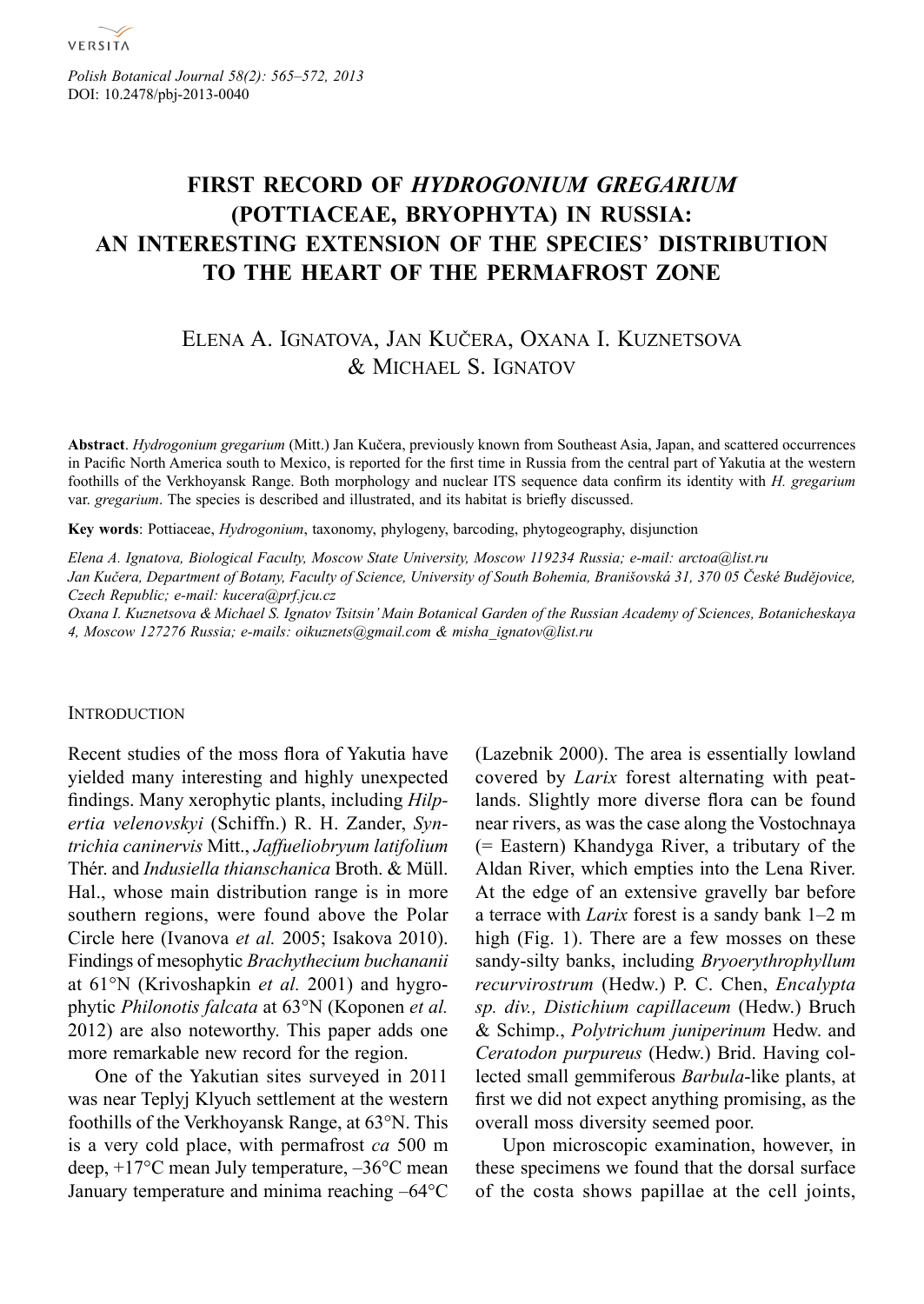a characteristic of southern *Hydrogonium* species of the *H. orientale* group (sensu Kučera *et al*. 2013). The combination of costa papillosity with large  $(>150 \mu m)$ , beaked, multicellular ovoid gemmae indicated its identity with *Barbula gregaria* (Mitt.) A. Jaeger, *B. indica* var. *gregaria* (Mitt.) R. H. Zander, or *B. horrinervis* K. Saito by different authors (Saito 1975; Köckinger & Kučera 2007; Zander 2007). Kučera *et al.* (2013) have now established that this taxon belongs within *Hydrogonium*. However, they also found, based mainly on molecular grounds, that the principally central american taxon *H. cruegeri* (Sond. *ex* Müll. Hal.) Jan Kučera, should be maintained at specific level, although its morphological separation from *H*. *gregarium* is problematic. This uncertainty required genotyping the Yakutian plants; the nrITS sequence was obtained to verify the plant's identity. The data also enabled comparison with the known sequence of *Hydrogonium gregarium* var. *gallinulum* (R. H. Zander) Jan Kučera (*Barbula convoluta* var. *gallinula* R. H. Zander), the northernmost known taxon of this complex, with stations in Alaska, the Canadian Northwest Territories and British Columbia (Zander 2007). The latter variety differs from the Yakutian and other plants of *H. gregarium* by its larger leaf cells  $(10-12 \mu m)$  and costa ending below the apex, while var. *gregarium* has cells only 7–10 µm and mostly percurrent costa.

# Material and Methods for molecular study and phylogenetic analysis

The ITS sequence (ITS1-5.8S rDNA-ITS2 nuclear region) was obtained from herbarium material by standard DNA extraction, amplification and sequencing protocols as described by Gardiner *et al.* (2005). The GenBank accession number for this sequence is KC995170. The choice of ITS as barcoding marker has repeatedly proved useful due to its phylogenetic informativeness at the lowest taxonomic levels; it was one of the three markers used in a recent study of *Hydrogonium* and related taxa (Kučera *et al.* 2013). The ITS of a Mexican accession of *H. gregarium* analyzed in that study showed a closer relation to *H. cruegeri* as opposed to the signal from the chloroplast markers.

To examine the molecular affinity of the Yakutian plant with earlier-analyzed samples from Himalaya and America we chose one representative of each *Hydrogonium* species, except for taxa of the *H. gregarium*/ *cruegeri* group, from which all available sequences were used. *Oxystegus tenuirostris* and *Tortella fragilis* were selected as outgroup taxa, according to results from Kučera *et al.* (2013).

The selected sequences were aligned using online MAFFT v7.029b (Katoh & Toh 2008), employing the Q-INS-i strategy with 20  $PAM/\kappa = 2$  scoring matrix, gap opening penalty set to 1.0, and offset value set to 0.0. The resulting alignments were manually inspected for homology problems and manually edited, but these interventions were limited to very obvious cases to ensure maximum reproducibility. Indels were not scored.

The resulting matrix of 21 taxa (alignment length  $=$ 1159, 433 variable and 246 parsimony-informative sites; base identities among the analyzed plants of *H. gregarium* s.l. are summarized in Table 1) was analyzed for phylogenetic inference using Bayesian inference (BI) in MrBayes v. 3.2.1 (Ronquist *et al.* 2012), maximum likelihood (ML) in phyML v. 3.1 (Guindon *et al.* 2010), and maximum parsimony (MP) using TNT v. 1.1 (Goloboff *et al.* 2008). In MrBayes we used a gamma model of rate variation across sites sampled across the GTR model space and performed two simultaneous runs, 1 mil. generations in otherwise default settings except for temp = 0.05. Twenty-five percent of the 10,000 sampled trees were discarded as burn-in and the rest were used for construction of the majority consensus tree. ML analysis used a nucleotide substitution model (GTR) with AIC based on likelihood scores computed in jModeltest 2.1.1 (Darriba *et al.* 2012); equilibrium frequencies were optimized and the proportion of invariable sites was left to be estimated. Branch support in the ML tree was computed using the Bayesian-like transformation of the

**Fig. 1**. *Hydrogonium gregarium* (Mitt.) Jan Kučera and its environment: A – habit, dry, B – habit, wet, C – young gemma, D – mature gemma, E – Vostochnaya Khandyga, river bar, F – light *Larix cajanderi* Mayr wood at lower river terrace, G – *Leontopodium leontopodioides* (Willd.) Beauverd from the river bar, H – *Ephedra monosperma* C. A. Mey. among *Abietinella* and *Rhytidium* at forest edges and openings (solitary plants are *Pulsatilla* and *Euphrasia*), I – *Tomentypnum falcifolium* (Renauld *ex* Nichols) Tuom., a common component of mesic *Larix* forest, with *Vaccinium vitis-idaea* L., J – *Larix* forest plants (in this place): *Arctous alpina* (L.) Nied. growing among *Hylocomium splendens* (Hedw.) Schimp. and *Aulacomnium acuminatum* (Lindb. & Arnell) Kindb.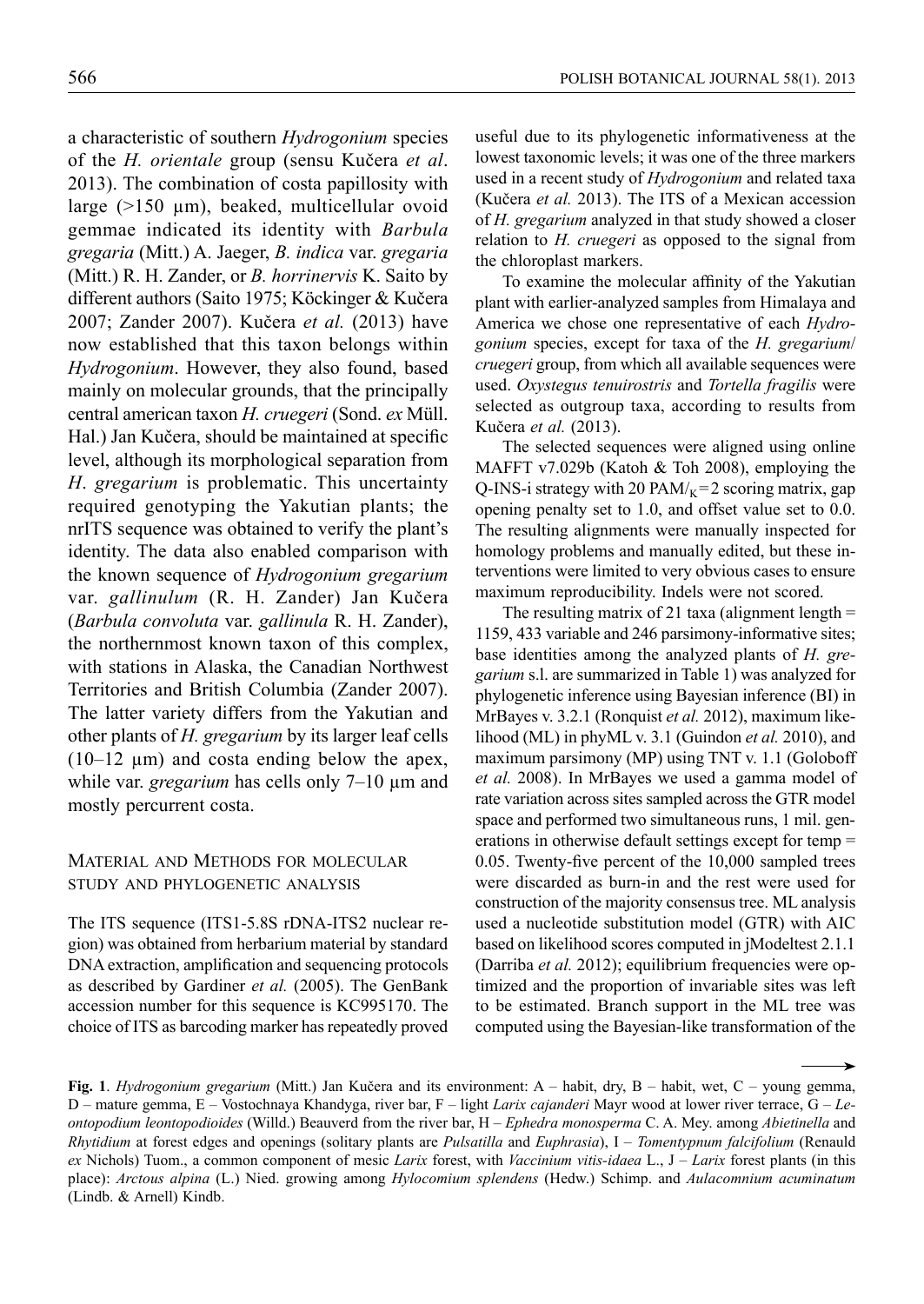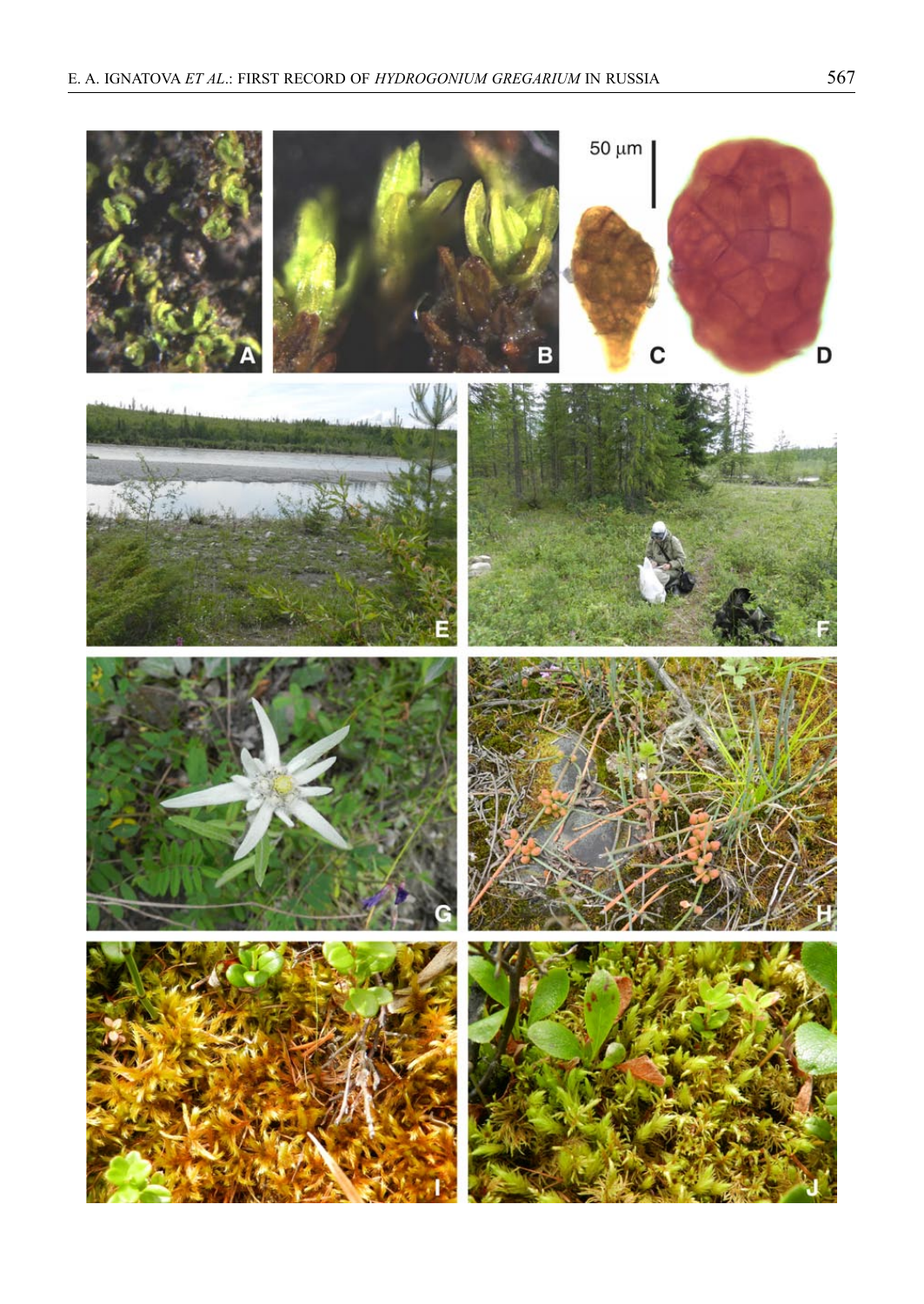| the contract of the contract of the contract of the contract of the contract of the contract of the contract of |  |  |  |
|-----------------------------------------------------------------------------------------------------------------|--|--|--|
|                                                                                                                 |  |  |  |
|                                                                                                                 |  |  |  |
|                                                                                                                 |  |  |  |
|                                                                                                                 |  |  |  |

|          | JO890487 | JO890503 | JO890505 | KC995170 | JO890501 | JO890526 |
|----------|----------|----------|----------|----------|----------|----------|
| JQ890487 |          | 99.1     | 99.3     | 92.2     | 88.9     | 78.5     |
| JQ890503 | 99.1     |          | 99.4     | 92.2     | 89.0     | 77.9     |
| JO890505 | 99.3     | 99.4     |          | 92.5     | 89.5     | 78.0     |
| KC995170 | 92.2     | 92.2     | 92.5     |          | 85.9     | 74.4     |
| JQ890501 | 88.9     | 89.0     | 89.5     | 85.9     |          | 81.4     |
| JQ890526 | 78.5     | 77.9     | 78.0     | 74.4     | 81.4     |          |

**Table 1**. Percentage of base identities among the analyzed ITS sequences of *Hydrogonium gregarium* s.l.

approximate likelihood ratio test (aBayes, Anisimova *et al*. 2011) implemented in phyML. Given the modest dataset, in TNT the most parsimonious trees could be searched using the implicit enumeration (branch-andbound) method; gaps were scored as missing data.

#### **RESULTS**

The topology and clade resolution in trees from Bayesian and ML analyses were identical (Fig. 2). In MP analysis the three most parsimonious trees were found (len = 1739, CI =  $0.675$ , RI =  $0.734$ ). The strict consensus is not in conflict with the BI/ ML tree except for separation of a clade consisting of *Hydrogonium javanicum* and *H. subcomosum* in MP ( $BS = 96$ ).

The ITS sequence of the newly analyzed Yakutian plant appears in the clade of Himalayan samples of *H. gregarium*. at the same time, *H. gregarium* var. *gallinulum* represents a sister group to the *H. gregarium* s.str. clade, while the Mexican sample of *H. gregarium* appears together with *H. cruegeri* from Mexico. This suspicious position, which probably relates to deep coalescence or hybridization events, was discussed in Kučera *et al*. (2013). In any event, our analysis clearly confirms the identity of the Yakutian plant with *H. gregarium* s.str.

## **TAXONOMY**

# *Hydrogonium gregarium* (Mitt.) Jan Kučera Figs 3 & 4

Taxon **62**: 35. 2013. – *Tortula gregaria* Mitt., J. Proc. Linn. Soc., Bot., Suppl. **1**: 29. 1859. – *Barbula gregaria* (Mitt.) A. Jaeger, Ber. Thätigk. St. Gallischen Naturwiss. Ges. 1871–1872: 424. 1873. – *Barbula indica* var. *gre-* *garia* (Mitt.) R. H. Zander, Cryptog. Bryol. Lichénol. **2**: 6. 1981.

Plants small, in moderately dense tufts, yellowish green to brownish green. Stem 5–8 mm, rather evenly foliate with upper leaves gradually slightly larger, central strand well developed. Leaves incurved and somewhat twisted when dry, erect-spreading when wet,  $0.9-1.8 \times 0.3-0.6$ mm, oblong-lanceolate with broadened base, rather abruptly contracted to broadly acute leaf tip, keeled in upper part; margins crenulate by papillae on marginal cells, otherwise entire, plane; costa percurrent, strong, *ca* 80 µm wide at base, gradually narrowing distally, in cross section with two stereid bands in lower part of leaf, ventral and dorsal epidermis differentiated; dorsal epidermal cells with prorate ends forming double papillae at cell joints; upper and median laminal cells subquadrate, (7–)8–9  $\mu$ m, basal cells short rectangular, 20–30  $\times$ 8–12 µm, slightly papillose to smooth. Dioicous, sporophytes unknown in Russia. Axillary gemmae by 1–2, red-brown, ovoid,  $120-160 \times 80-100 \text{ µm}$ , multicellular.

DIFFERENTIATION. There are two common species in Yakutia that can be macroscopically confused with *H. gregarium*: *Barbula unguiculata* Hedw. and *Streblotrichum convolutum* (Hedw.) P. Beauv. Both of them lack axillary gemmae and double papillae at the dorsal costa surface (cf. Fig. 3); *S. convolutum* moreover produces spherical rhizoidal gemmae and strongly differs in sporophytic characters (yellow seta, revoluble annulus).

Two most similar and most closely related taxa – *Hydrogonium cruegeri* and *H. gregarium* var. *gallinulum* – have not yet been reported from Asia,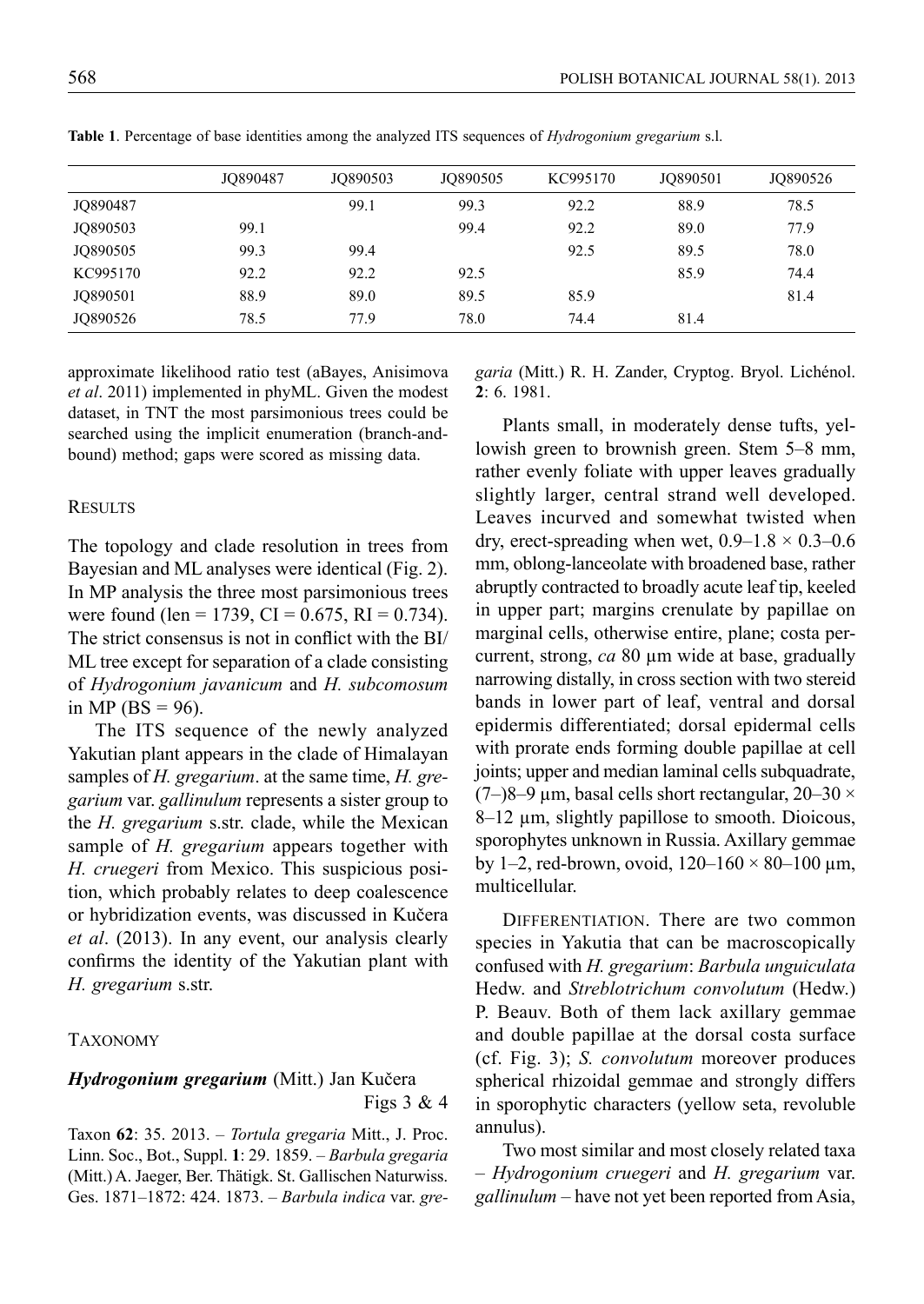

ֈֈֈՠՠՠֈֈֈՠՠՠֈֈֈՠՠՠֈֈֈՠՠՠֈֈֈՠՠՠֈֈֈՠՠՠֈֈֈՠՠՠֈֈֈՠՠ

**Fig. 2**. Phylogenetic relationships (50% majority consensus tree) from the Bayesian inference of the nrITS dataset. Scale bar below the tree indicates branch length. New accession of *Hydrogonium gregarium* (Mitt.) Jan Kučera is in bold. Numbers above branches indicate posterior probability from the BI followed by aBayes support values (if >0.5) from ML analysis; numbers below branches indicate bootstrap values (1000 replications) of MP analysis where applicable. Bold branches indicate clades with PP/aBayes values >0.95; dotted lines indicate branches not resolved in MP analysis.

but particularly the latter one cannot be ruled out in the region. It differs in having costa ending below the apex and larger lamina cells (10–12 vs. 7–10 µm in var. *gregarium*). *Hydrogonium cruegeri* probably broadly overlaps in morphological characters with *H. gregarium* although it usually can be distinguished by its stronger costa, leaf cells on both sides being ampullaceous-mammillose with extremely high papillae (this character has been observed in some specimens of *H. gregarium* as well), and leaf margins being mostly narrowly recurved in the proximal 1/3–2/3. It has not yet been shown to occur outside Central to Equatorial South America, but these distribution data need to be viewed with caution as no detailed revision has dealt with the new taxonomic evaluation by Kučera *et al*. (2013).

*Hydrogonium consanguineum* var. *kurilense* (Ignatova & Ignatov) Jan Kučera, found in Russia only once in the Kuril Islands (Ignatova & Ignatov, 2009), differs from *H. gregarium* in having mostly less widened leaf bases, mostly clearly recurved leaf margins, and smaller gemmae which are clavate to ovate, not beaked though sometimes corniculate, and mostly  $50-120 \times 30-50$  µm. The same characters can also be used for differentiation of *H. orientale* (F. Weber) Jan Kučera, which typically has still narrower and more recurved leaves.

*Hydrogonium amplexifolium* (Mitt.) P.C. Chen has costa smooth at the back and mostly smaller, subspherical to ovoid and never beaked gemmae,  $(30-)50-100(-150) \times 50-80 \text{ }\mu\text{m}$ .

*Hydrogonium croceum* (Brid.) Jan Kučera and *H. hiroshii* (K. Saito) Jan Kučera are typically larger plants with leaves 2–3 mm long, denticulate to strongly dentate at the apex; gemmae, when present, are also beaked and large but with markedly protuberant cells, giving them a grape-shaped appearance.

Distribution. *Hydrogonium gregarium* var. *gregarium* has been traditionally reported from Indian and Nepali Himalaya (e.g., Gangulee 1972). It is in fact broadly distributed in all Indomalayan countries, S–SE China and Japan (from the latter country reported as *Barbula horrinervis* K. Saito)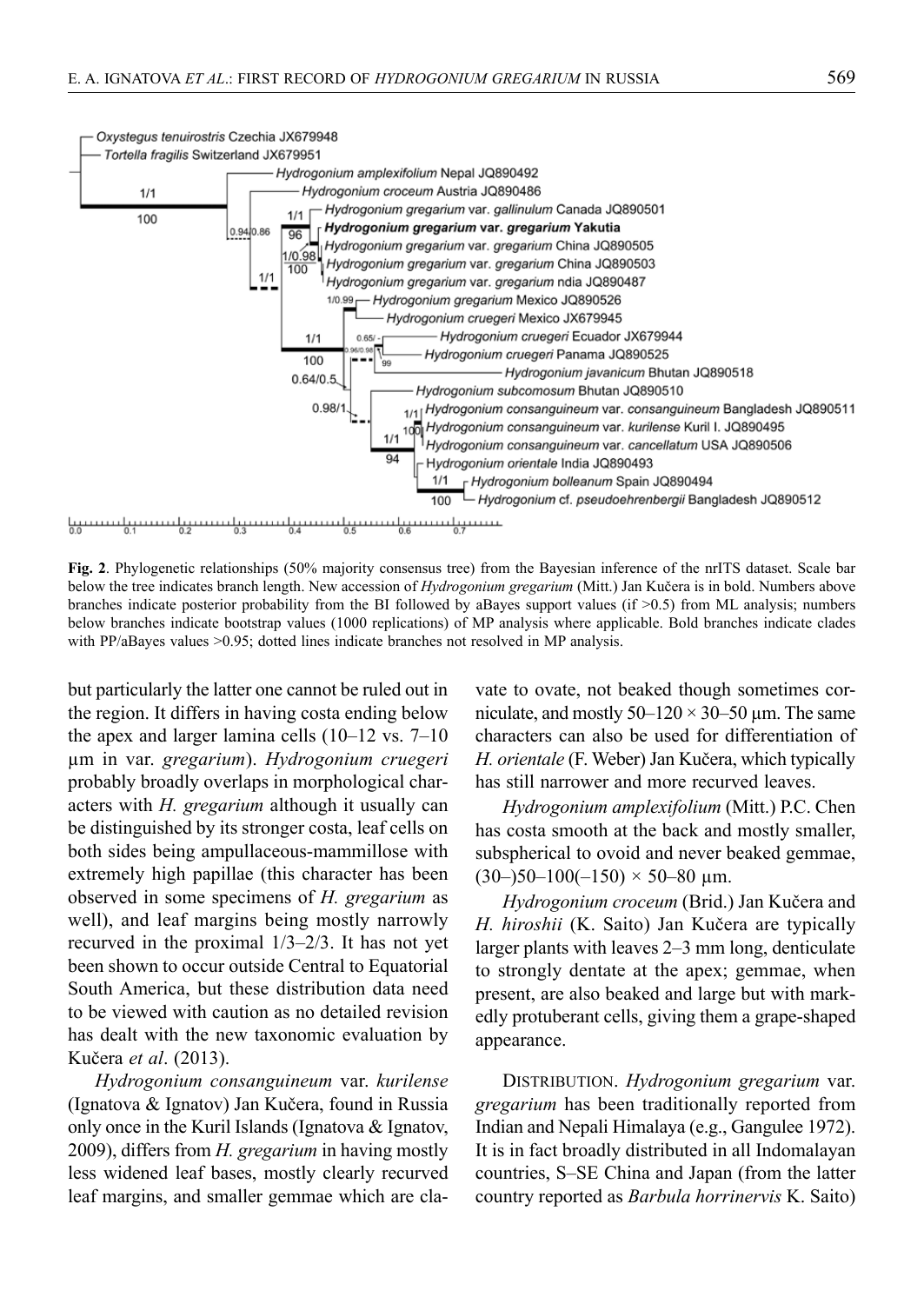

**Fig. 3**. *Hydrogonium gregarium* (Mitt.) Jan Kučera (Russia, Yakutia, *Ignatov & Ignatova #11–2074*, MHA): a – habit, wet, b – stem transverse section, c – upper laminal cells, d – habit, dry, e – median laminal cells, f – abaxial surface cells of costa and median laminal cells, g & h – leaf transverse sections,  $i$  – gemma,  $j$  – basal laminal cells. Scale bars: 1 mm for a, d; 100 µm for b, c, e, f, j; 50 µm for g, h, i.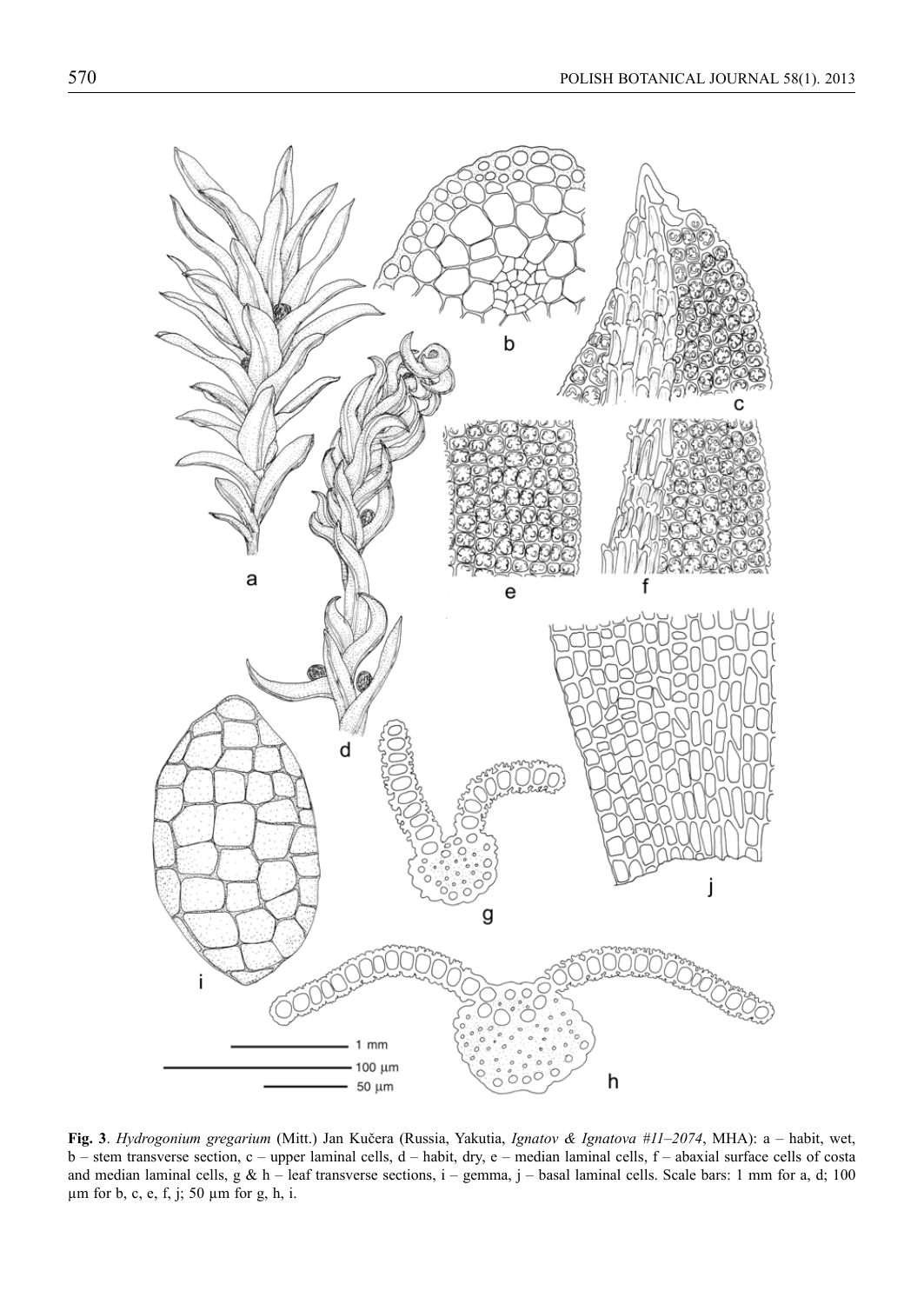

**Fig. 4**. *Hydrogonium gregarium* (Mitt.) Jan Kučera (Russia, Yakutia, *Ignatov & Ignatova #11*–2074, MHA): a–c – upper stem leaves, d–f – lower stem leaves.

– for a selection of recently revised specimens see Kučera *et al*. (2013). In the Americas the distribution is imperfectly known due to lumping with *H. cruegeri*; Kučera *et al*. (2013) nevertheless accepted one of the Mexican samples. It has also been reported from Alberta Province in Canada (e.g., Zander 2007). Var. *gallinulum* is known to date only from scattered collections in Alaska, British Columbia and the Northwest Territories. The distance from the closest known locality of *H. gregarium* in Japan is *ca* 2000 km; without additional data it is not possible to decide whether the Yakutian site is the result of recent long-distance dispersal (e.g., enabled by migratory birds) or has a longer history.

Specimen examined: RUSSIA. Yakutia, Tomponsky District, *ca* 2 km W of Teplyj Klyuch, right bank of Vostochnaya Khandyga River, 62°46'19''N, 136°47'42''E, 265 m a.s.l., soil bank at border of forest and gravelly bar, 7 July 2011, *M. Ignatov & E. Ignatova #11-2074* (MHA, MW).

#### PHYTOGEOGRAPHIC CONSIDERATIONS

The discovery of the principally tropical moss near the 'Pole of Cold' in the Northern Hemisphere indicates that the extreme winter temperatures may not play the principal role in its distribution; rather, humidity and historical connections may be decisive (Ignatov 1993; Ignatov *et al.* 2000). Some of the accompanying species seem to be largely congruent with this distribution pattern: *Ephedra monosperma* C. A. Mey. among the vascular plants, *Apotreubia sp*. among the liverworts (Sofronova 2005), and *Haplodontium macrocarpum* (Hook.) J. R. Spence among the mosses (Ivanova *et al.* 2005). More detailed exploration of eastern Siberia can be expected to reveal further interesting extensions of subtropical Asian taxa.

ACKNOWLEDGEMENTS. We are grateful to Elena Ivanova for arranging the Yakutian expedition. We also thank Dr. Olaf Werner for helpful remarks on the manuscript. The study was supported in part by the RFBR 12-04-32061, 13-04-01592.

#### **REFERENCES**

Anisimova M., Gil M., Dufayard J.-F., Dessimoz C. & Gascuel O. 2011. Survey of branch support methods demonstrates accuracy, power, and robustness of fast likelihood-based approximation schemes. *Syst. Biol.* **60**: 685–699.